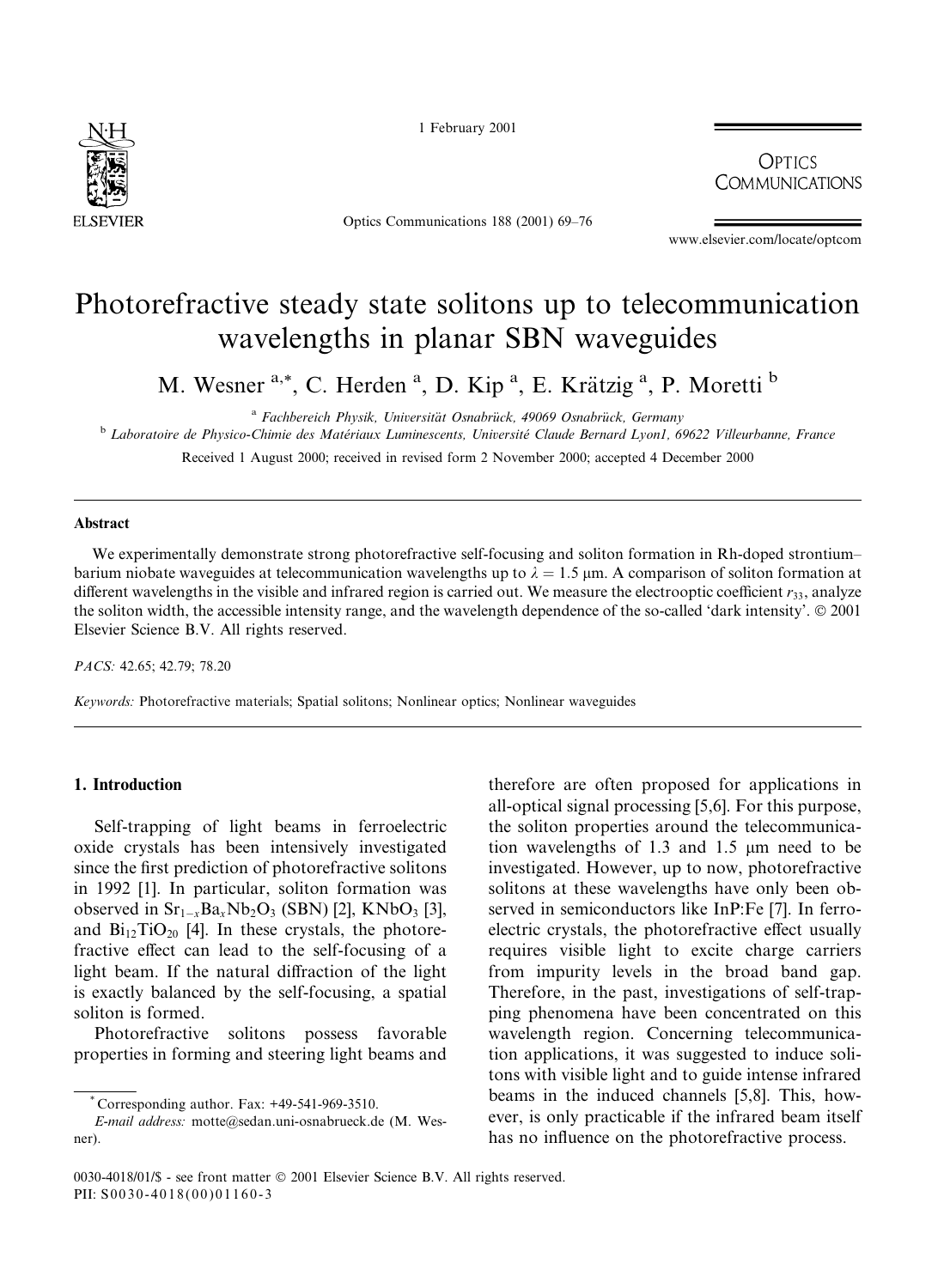Refractive index changes which can be induced by infrared light are often small and do not cause noticeable effects. To our knowledge there is only one publication dealing with a photorefractive one-photon process at telecommunication wavelengths [9] in an oxide crystal: Two-beam coupling is demonstrated up to  $\lambda = 1.5$  µm in a high-dose ion-implanted KNbO<sub>3</sub> waveguide. Efficiency and build-up speed of the holographic gratings are shown to decrease considerably with increasing wavelength. However, we will demonstrate here that soliton formation is possible even with small refractive index changes achievable in the infrared. This can be understood in the following way: A soliton can be regarded as a light beam that induces its own waveguide [10]. For guided modes it is well known that any small localized refractive index change can guide a wave, if the corresponding mode is broad enough. Spatial solitons are formed just like this: the soliton becomes broader with increasing wavelength due to the smaller refractive index change, but nevertheless a stable soliton can be created.

In this contribution we investigate self-focusing and soliton formation at telecommunication wavelengths using a planar SBN waveguide. We demonstrate that focusing strengths and build-up times of the same magnitude as in the visible wavelength region are possible. A comparison of soliton formation at different wavelengths in the visible and infrared is provided.

#### 2. Theoretical background

The photorefractive effect is induced by an inhomogeneous intensity distribution, for instance a single Gaussian beam. In ferroelectric oxide crystals the illumination produces charge carriers which are then redistributed. The dominating charge transport mechanism responsible for selffocusing and soliton formation is drift in an external electric field [11]. The diffusion mechanism mainly causes a lateral bending of the beam and is neglected in this investigation [12]. After driftinduced redistribution, retrapped charges build up a space charge field  $E_{\rm sc}$  which changes the refractive index via the electrooptic effect,

$$
\Delta n = -\frac{1}{2} n_{\rm e}^3 r_{33} E_{\rm sc}.\tag{1}
$$

Here  $n_e$  denotes the extraordinary refractive index and  $r_{33}$  is the element of the electrooptic tensor according to our experimental geometry. The space charge field  $E_{\rm sc}$  for self-focusing can be written as [13]

$$
E_{\rm sc} = E_{\rm ext} \frac{I_{\rm d}}{I_{\rm d} + I_{\rm b}(x)} = E_{\rm ext} \frac{1}{1 + I_{\rm b}(x)s/\beta},\tag{2}
$$

with  $I_d := \beta/s$ . Here  $I_b(x)$  is the transverse beam intensity distribution,  $\beta$  is the thermal and s is the photoexcitation rate. A reduced photoexcitation rate s at infrared wavelengths will result in a smaller amplitude of the space charge field and a smaller refractive index change  $\Delta n$ .

The parameter  $I_d$  is usually referred to as 'dark intensity'. Despite its name,  $I_d$  depends on light wavelength. The excitation rates are connected with the densities of thermally and photoexcited charge carriers,  $n_d$  and  $n_{\text{ph}}$ , by

$$
n = n_{\rm d} + n_{\rm ph} = \frac{N_{\rm D} - N_{\rm D}^+}{\gamma N_{\rm D}^+} (\beta + sI_{\rm b}),\tag{3}
$$

with  $\gamma$  as the recombination coefficient, and  $N_D$ and  $N_{\rm D}^+$  as the concentration of donors and ionized donors, respectively. The free charge carriers density  $n$  is responsible for a conductivity

$$
\sigma = \sigma_{\rm d} + \sigma_{\rm ph}^0 I_{\rm b} = e\mu (n_{\rm d} + n_{\rm ph})
$$

$$
= e\mu \left( n_{\rm d} + \frac{\Phi \tau \alpha}{h\nu} I_{\rm b} \right). \tag{4}
$$

Here  $\sigma_d$  denotes the conductivity in the dark, e the electron charge, and  $\mu$  the mobility of the charge carriers. The specific photoconductivity  $\sigma_{\rm ph}^0$  is determined by the photon energy  $hv$ , the quantum efficiency  $\Phi$  for excitation of a charge carrier, the charge carrier lifetime  $\tau$ , and the absorption constant  $\alpha$ .

By comparison we get the following expression for the wavelength dependence of the dark intensity:

$$
I_{\rm d}(\lambda) = \frac{\beta}{s(\lambda)} = \frac{\sigma_{\rm d}}{\sigma_{\rm ph}^0(\lambda)} = \frac{n_{\rm d}hc/\lambda}{\Phi(\lambda)\tau\alpha(\lambda)},\tag{5}
$$

with  $c$  as the light velocity.

The space charge field  $E_{\rm sc}$  depends on the ratio  $I_{\rm b}/I_{\rm d}$ . Therefore data are usually referred to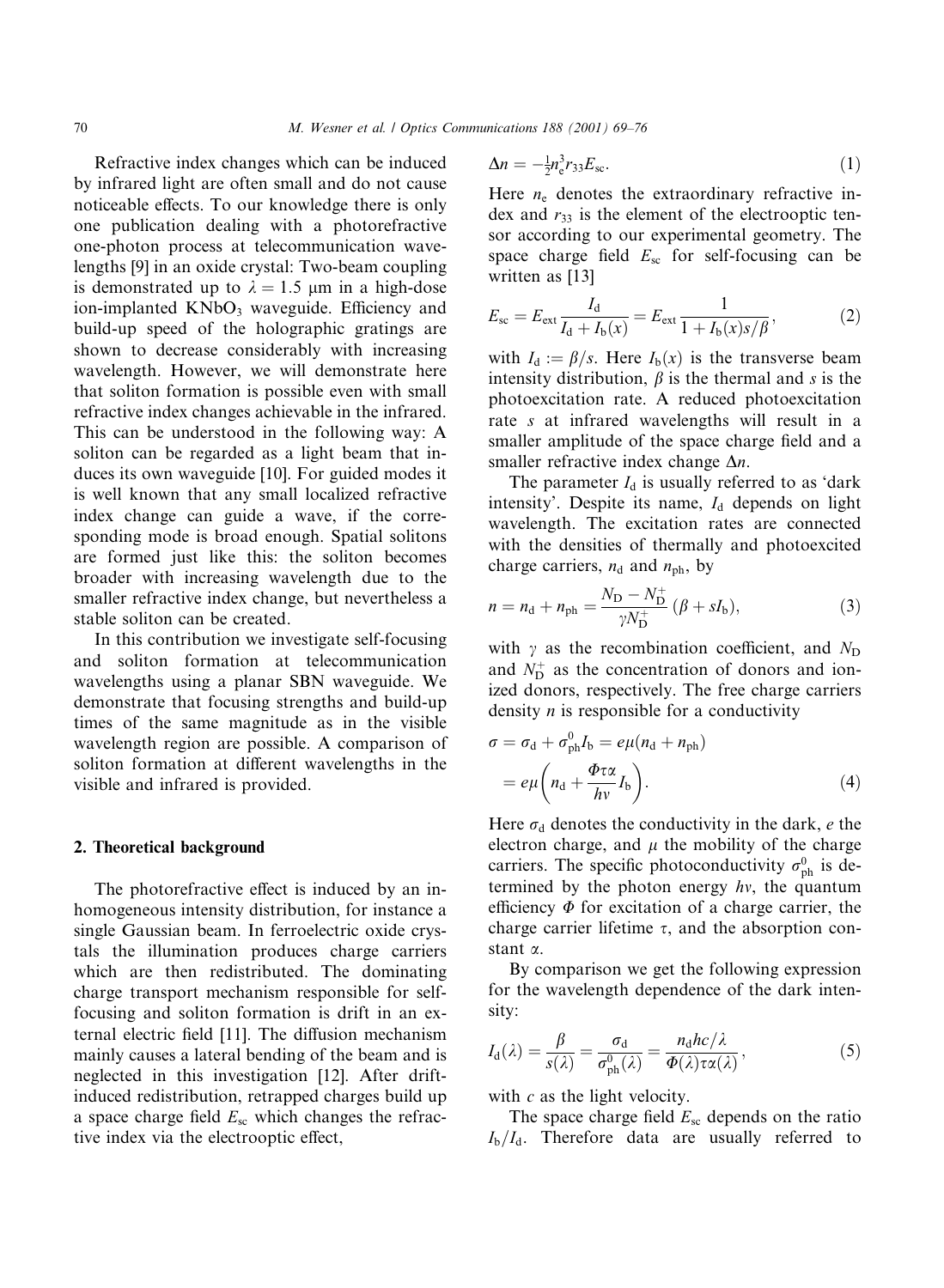$r := I_{b}^{\max}/I_{d}$ , with  $I_{b}^{\max}$  as the maximum value of the beam intensity distribution. The refractive index change caused by the space charge field has to be introduced into the wave equation. Looking for constant soliton solutions, the soliton intensity profile and its width  $w_0$  can be obtained numerically [13], or by analytic approximation [14]. Here the soliton width  $w_0$  for a given intensity ratio r is shown to be solely dependent on a parameter  $\xi = k^2 n_r^4 r_{33} E_{\text{ext}},$  with  $k = 2\pi/\lambda$  [13,14]. The socalled 'existence curves' [15,16] relate the beam width  $w_0$  to the intensity ratio r at a fixed wavelength and external electric field. These curves reveal an absolute minimum of  $w_0$  for  $r \approx 1$  and a monotonous increase of the beam width to smaller as well as to larger intensity ratios [17]. Increasing wavelength or decreasing external electric field leads to existence curves with larger beam widths.

#### 3. Experimental

In our experiments we mainly use as-grown,  $y$ cut  $Sr_{0.61}Ba_{0.39}Nb_2O_6$  (SBN61), doped with 2000 ppm Rh in the melt. The incorporation coefficient of Rh into SBN61 is well below 1. The crystal dimensions in x, y and z direction are 1.7, 2.5, and 7.8 mm, respectively. Here  $x$  is the direction of the ferroelectric  $c$  axis and  $z$  is the propagation direction of the light beam. Crystals from the same boule with other dimensions, and samples with other dopants (Ce,Cu), are investigated, too. Planar waveguides are fabricated by 2 MeV He<sup>+</sup> implantation at a dose of  $10^{15}$  ions/cm<sup>2</sup> [18], resulting in a barrier waveguide of 5 µm thickness. The implantation dose is deliberately chosen to minimize the influence of the ion-implantation on the photorefractive properties of the waveguiding layer. Rh doping enhances the absorption mainly in the bluegreen wavelength region, while in the infrared the absorption is low. The crystal faces perpendicular to the  $c$  axis are contacted with silver paste electrodes, by which electric fields up to  $E_{ext} = 13$  kV/ cm are applied along the direction of the  $c$  axis.

We use a standard setup for endface coupling of the light of different lasers into the waveguiding layer [19]. A microscope lens  $(20 \times$  magnification, focal length  $f = 9$  mm) focuses the light onto the

input face of the waveguide. A second microscope lens (40 $\times$  magnification) is used to image the light distribution at the endface of the waveguide onto a calibrated IR camera system.

An additional feature of the setup is a cylindrical lens ( $f = 300$  mm), acting on the x direction. It is placed in front of the first microscope lens, approximately at a ' $2f$ ' distance (309 mm) to it. Thereby, beams with a nearly constant width along x of about 40  $\mu$ m throughout the propagation length inside the crystals are produced. This is about twice the expected soliton width, and thus a soliton cannot exist from the input face of the crystal on. Instead, 'tapered' solitons may form after some propagation inside the crystal.

This is not the usual method of producing solitons, so some explanations have to be given. The photorefractive soliton has attractor properties [20], which means, that it can by itself evolve from any intensity distribution that is close enough to the exact soliton profile. Here Gaussian input beams with widths close to the soliton width have been shown to be a good approximation  $[17,20,$ 21]. Input profiles much wider than the soliton profile are known to split or to show oscillations in width [20,22]. However, we never notice distinct oscillations of the beam width nor an enhanced tendency of the soliton to split. The more common method to produce solitons is to use an input beam which is focused down to the expected soliton width at the input face of the crystal, and which becomes strongly divergent while propagating inside the crystal. In our experiments with infrared light, we were not able to achieve soliton formation with this configuration. By part, we attribute this to the fact that the Gaussian input beam is only an approximation of the soliton profile. Using wider input beams, the beam can reshape itself during propagation by the self-focusing process.

## 4. Results and discussion

A sufficient large electrooptic coefficient is essential to induce noticeable refractive index changes. We measure the electrooptic coefficient  $r_{33}$  for different wavelengths by an interferometric technique [23]. The results are summarized in Fig. 1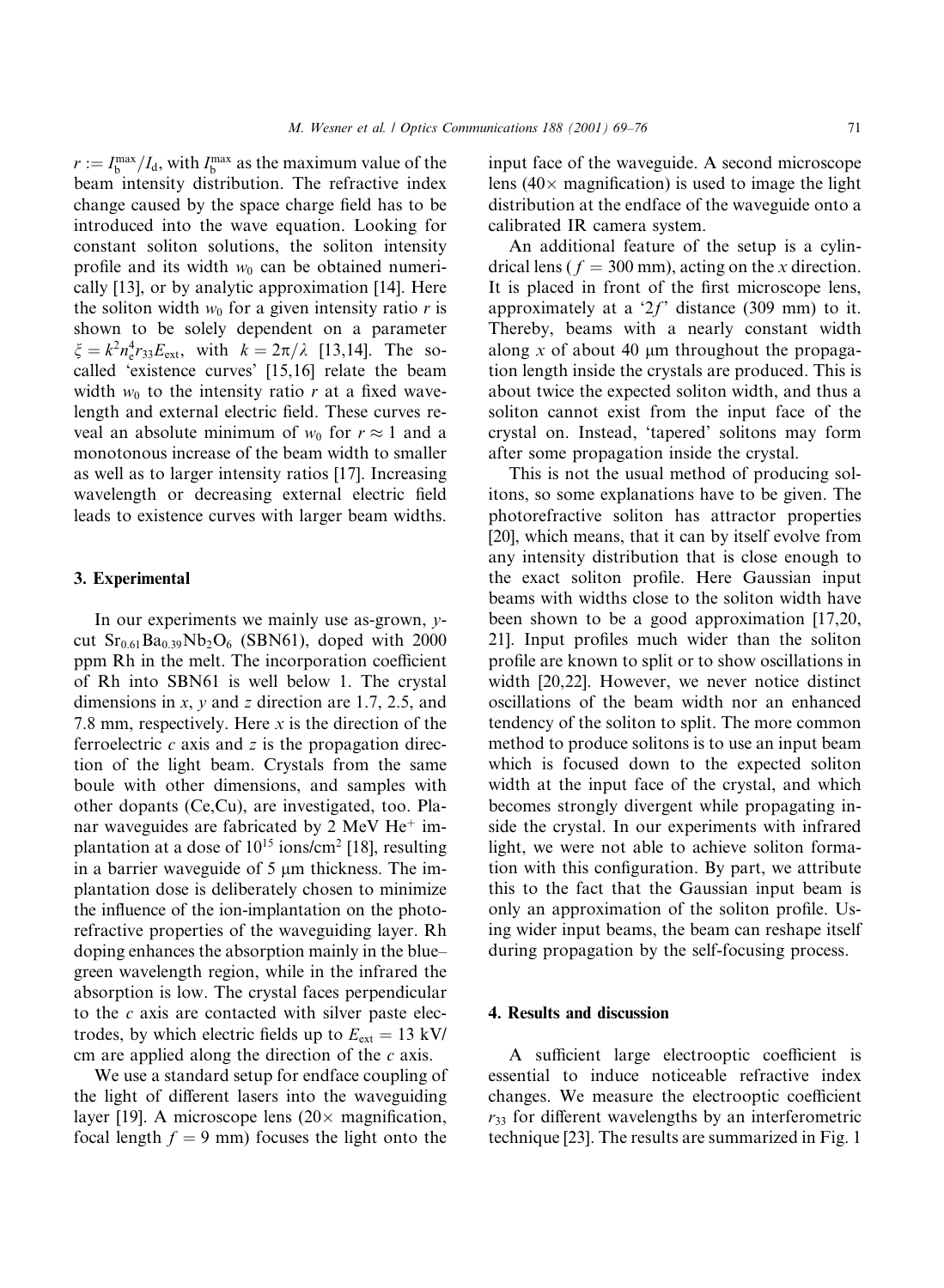

Fig. 1. Electrooptic coefficient  $r_{33}$  versus wavelength  $\lambda$  for a bulk SBN crystal doped with 300 ppm Ce. The dashed line is a guide to the eve.

for a slightly doped (300 ppm Ce) bulk crystal. Obviously, the electrooptic coefficient  $r_{33}$  is still quite large in the infrared, with a value of 214 pm/ V at  $\lambda = 1.3$  µm. For ion-implanted waveguides we observe qualitatively the same wavelength dependence. However, the  $r_{33}$  values are reduced by factors of 0.9–0.6 in the different waveguide samples, probably due to inhomogeneous poling after implantation.

To investigate the photorefractive self-focusing properties of SBN at telecommunication wavelengths, we first use a DFB laser at  $\lambda = 1556$  nm with a power of  $2 \text{ mW}$ . In Fig. 2 the beam intensity



Fig. 2. Intensity distribution  $I<sub>b</sub>$  at the endface of the waveguide for 2 mW input power at  $\lambda = 1556$  nm. (- - -) without external electric field  $E_{ext}$ ; (--)  $E_{ext} = 12$  kV/cm.

distribution  $I<sub>b</sub>$  versus the x position at the endface of the waveguide is shown, with and without the external field E<sub>ext</sub> applied. A strong focusing occurs for  $E_{\text{ext}} = 12$  kV/cm and an intensity at the endface of the waveguide of about 5 W/cm<sup>2</sup>. Less pronounced, but distinct photorefractive selffocusing can be observed down to much lower intensities that are at the detection limit of our IR camera. The minimal detectable intensity at  $\lambda =$ 1556 nm is about 250  $\mu$ W/cm<sup>2</sup> at the output face of the crystal corresponding to an input laser power of only  $100$  nW.

To check the influence of the ion implantation, we perform analogous experiments in the bulk of the crystal. The beam focuses as well, however, we do not reach a solitary state. This can be explained from the reduced stability of one-dimensional solitons in three-dimensional media compared to two-dimensional planar waveguides [17,22]. Furthermore, we test self-focusing at  $\lambda = 1556$  nm in crystals with other dopants, i.e., 5000 ppm Rh, 300 or 600 ppm Ce, and 500 ppm Cu, and in nominally pure SBN. All other crystals show more or less pronounced self-focusing effects, too. The small influence of the doping is plausible if we assume that its main influence is an absorption enhancement for visible light. At telecommunication wavelengths, however, absorption enhancement is negligible for all these dopants.

Next we investigate the soliton formation process for the 2000 ppm Rh-doped waveguide with a 150 mW laser at  $\lambda = 1480$  nm in more detail. In Fig. 3 we illustrate the dependence of the beam width  $w_0$  on the externally applied electric field  $E_{\text{ext}}$ . The three different input powers, corresponding to beam intensities at the waveguide's endface of about 20, 80, and 300 W/cm<sup>2</sup>, represent three different intensity ratios  $r$ . For all laser powers, we see strong self-focusing of the light beam for  $E_{ext}$  up to 7 kV/cm. At larger external fields  $E_{\text{ext}}$ , however, the continuous focusing breaks off for the higher input powers 34 and 130 mW. Instead, a nearly constant beam width is reached, which is only slightly decreasing with  $E_{ext}$ . This flat part of the  $w_0$  versus  $E_{ext}$  curve is the range where solitons are formed, as it is also observed with visible light [19]. The onset of the flat part is dependent on wavelength and intensity, and can be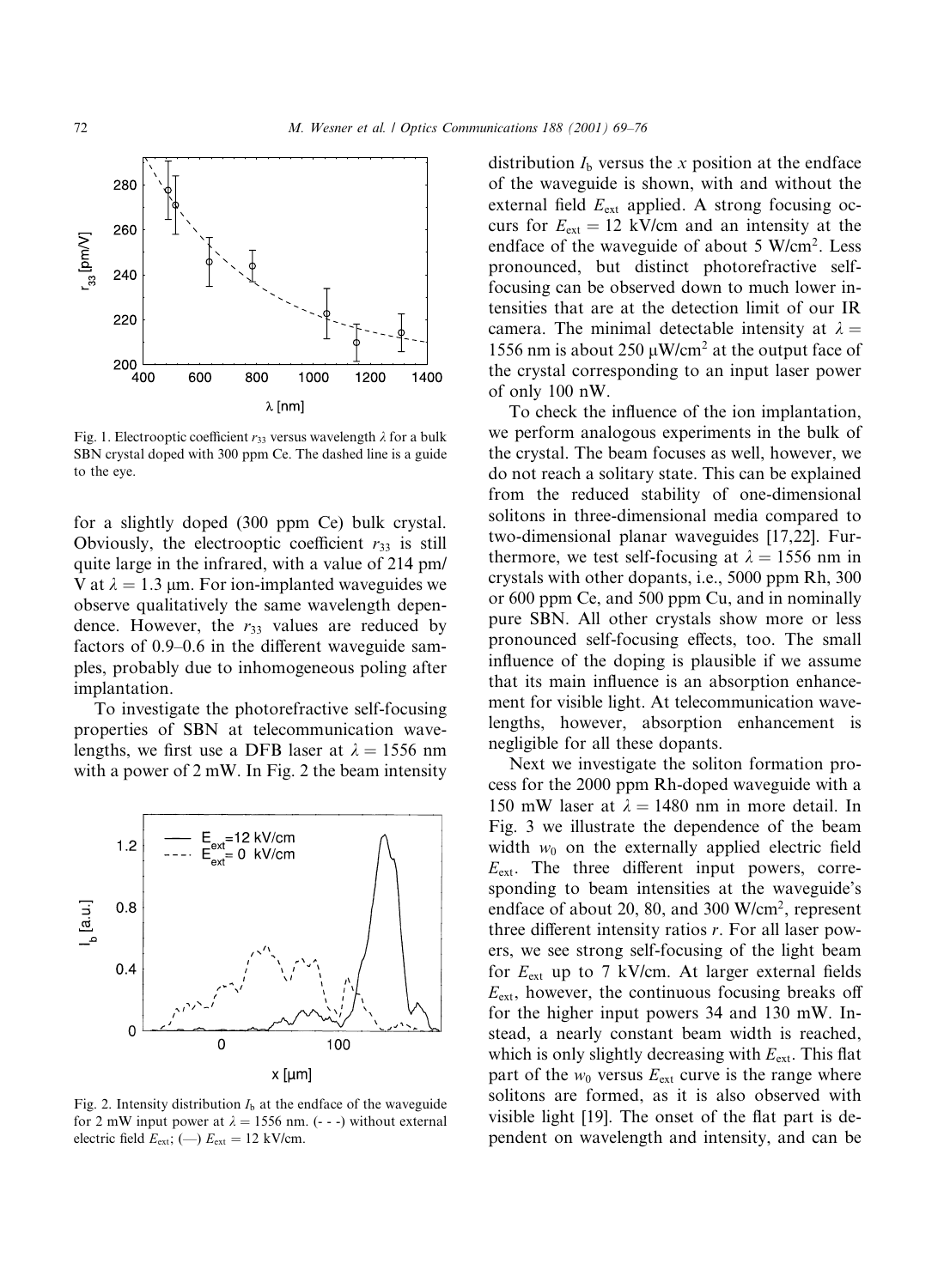

Fig. 3. Beam width  $w_0$  versus external electric field  $E_{ext}$  for three different input powers at  $\lambda = 1480$  nm (markers). The lines are guides to the eve.

reached at lower external electric fields if a (slightly) smaller input beam is used.

We verify the soliton existence by checking the output of crystals cut from the same boule, but with different propagation lengths. With the input beam geometry kept constant, we get nearly the same results in the range of external electric fields where solitons are produced. This is shown in Fig. 4, exemplary for the wavelength 1310 nm and an external electric field  $E_{ext} = 8$  kV/cm. The beam width at the input faces of the crystals is  $44 \mu m$ , and this is also the approximate beam width at the endfaces after introducing the three crystals with the lengths  $z = 1.7$ , 5.2, and 7.8 mm, respectively. The beam intensity, measured at the crystal's output face, is adjusted to  $I_h^{\text{max}} = 1050 \text{ W/cm}^2$ . While the shape of the output beam at  $z = 5.2$  and 7.8 mm is nearly the same, for the 1.7 mm crystal a distinct scattering background is observed. However, the soliton is in principle formed out even after this small propagation length. We usually notice some losses in the convergence from the wider input beam into the soliton, but they in general do not exceed 10%.

As a further confirmation of the soliton formation, we experimentally check the shape of the corresponding existence curve. Here we launch input beams with widths around 40 µm, using again the 1480 nm laser and the 7.8 mm long



Fig. 4. Beam profiles at the crystal's output face in three 2000 ppm Rh-doped waveguides from the same crystal boule with different lengths  $z = 1.7$ , 5.2, and 7.8 mm, for  $\lambda = 1310$  nm. The input beam width, the intensity at the output faces, and the applied external electric field are  $w_0 = 44 \mu m$ ,  $I_h^{\text{max}} = 1050 \text{ W}/$  $\text{cm}^2$ , and  $E_{\text{ext}} = 8 \text{ kV/cm}$ , respectively. The solid Gaussian curve is a guide for the eye.



Fig. 5. Beam width  $w_0$  for different intensity ratios r at  $\lambda = 1480$ nm. The markers are measured values, and the solid line is the calculated existence curve.

crystal. An external electric field of 6 kV/cm is sufficient to be in the solitary range. In Fig. 5, the circles mark the beam widths  $w_0$  (FWHM) for different intensities  $I_{b}^{\max}$ , measured at the crystal's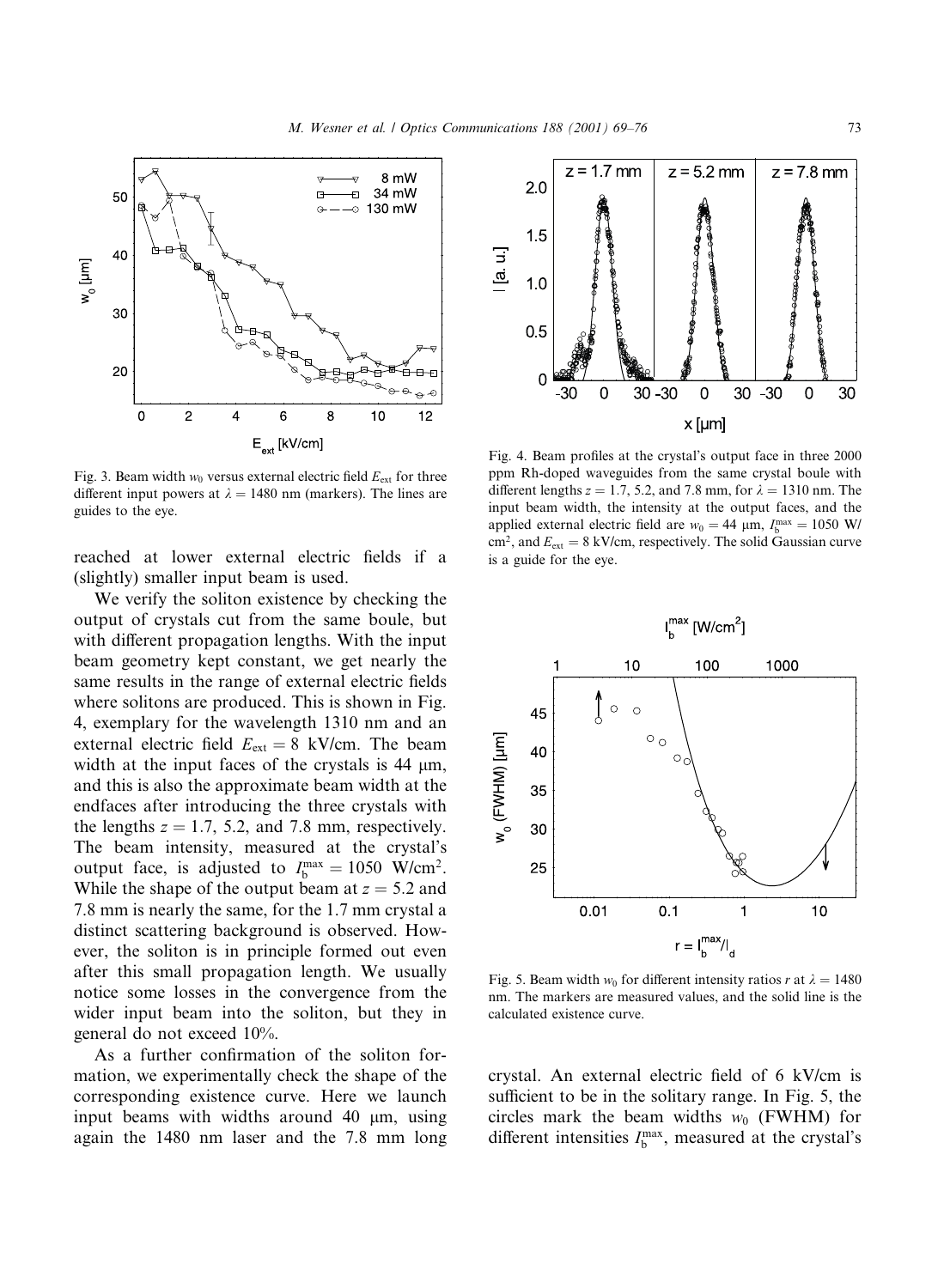output face. The solid line is the calculated existence curve, i.e., the dependence of  $w_0$  on the intensity ratio  $r = I_b^{\text{max}}/I_d$ , for the parameters of our experiment. Here we use  $\lambda = 1480$  nm,  $E_{ext} = 6$ kV/cm,  $n_e = 2.20$ , and  $r_{33} = 120$  pm/V. The unknown parameter in superposing the two graphs is the dark intensity  $I_d$  at  $\lambda = 1480$  nm, which is the scaling factor between the two abscissae. In the ion-implanted waveguides, values of  $I_d$  cannot be obtained by conventional conductivity measurements, because the waveguiding layer cannot be isolated from the highly conducting barrier layer and the substrate, respectively. Therefore the comparison of theoretical and measured existence curve provides a useful method to gain information about the important parameter  $I_d$ . From Fig. 5, we can deduce the dark intensity  $I_d = 300 \pm 70$ W/cm<sup>2</sup> for this waveguide at a wavelength of 1480 nm.

Obviously, with  $I_d = 300$  W/cm<sup>2</sup>, the experimental data adequately coincide with the theoretical existence curve. A more accurate fit would require higher laser powers to reach the right-hand side of the existence curve. Moreover, at the lefthand side of the existence curve, we observe a deviation from the theoretical curve for  $r$  values smaller than 0.1. In part, this might be caused by the use of a narrow input beam in this experiment, which is too small to form the wider solitons. However, even for wider input beams we find that such deviations appear at intensity ratios  $r$  of the order of 0.01. Apparently solitons cannot be achieved experimentally for any small intensity  $I<sub>b</sub>$ . The most probable reason is the use of Gaussian input beams instead of the exact solitary intensity distributions. The Gaussian beam becomes a worse approximation for the soliton profile and the convergence rate from the Gaussian input beam into a solitary regime decreases [24,25] as one moves away from the minimum of the existence curve at  $r \approx 1$ .

The comparably high value of  $I_d$  at  $\lambda = 1480$ nm can be explained by the wavelength dependence of the dark intensity. To investigate this, we look at the existence curves at different wavelengths. In the SBN waveguides we can induce solitons and measure existence curves throughout a wavelength range from  $\lambda = 0.5$  to 1.5  $\mu$ m, and



Fig. 6. Beam intensity  $I_d$  versus wavelength  $\lambda$ . The dashed line is an exemplary fit.

can compare them to the theoretical curves as shown in Fig. 5. However, it is important to notice that  $I_d$  can be estimated even without calculating the exact theoretical curve, since the existence curves attain their minima for a fixed value, i.e.,  $r = I_h^{\text{max}}/I_d \approx 1$ . In Fig. 6, we display the beam intensities  $I_{\text{MIN}} \propto I_d \propto \beta/s$  at the minima of the corresponding existence curves for different wavelengths. The values of  $I_{\text{MIN}}$  increase from 0.03 W/ cm<sup>2</sup> at  $\lambda = 543$  nm to 1200 W/cm<sup>2</sup> at  $\lambda = 1310$  nm and decrease again for  $\lambda = 1480$  nm.

A monotonous increase of the dark intensity with wavelength seems to be most probable when looking at Eq. (5). The origin of the maximum at  $\lambda = 1310$  nm is not yet clear. As can be seen from Eq.  $(5)$ , a maximum of the absorption as well as a minimum of the quantum efficiency near  $\lambda = 1.3$ um is a possible explanation. The infrared absorption of the waveguiding layer is difficult to measure because it can hardly be separated from scattering and tunneling losses. In the bulk material, we measure an absorption which is almost exponentially decaying with wavelength and has no further maximum in the infrared region. However, the introduction of additional absorption bands was sometimes mentioned after ion implantation [9]. On the other hand, the quantum efficiency could have a minimum near  $1.3 \mu$ m. As an example, the dashed fit in Fig. 6 uses for the quantum efficiency a simple quadratic dependence on wavelength, while the absorption is assumed to be the same as measured in the bulk material.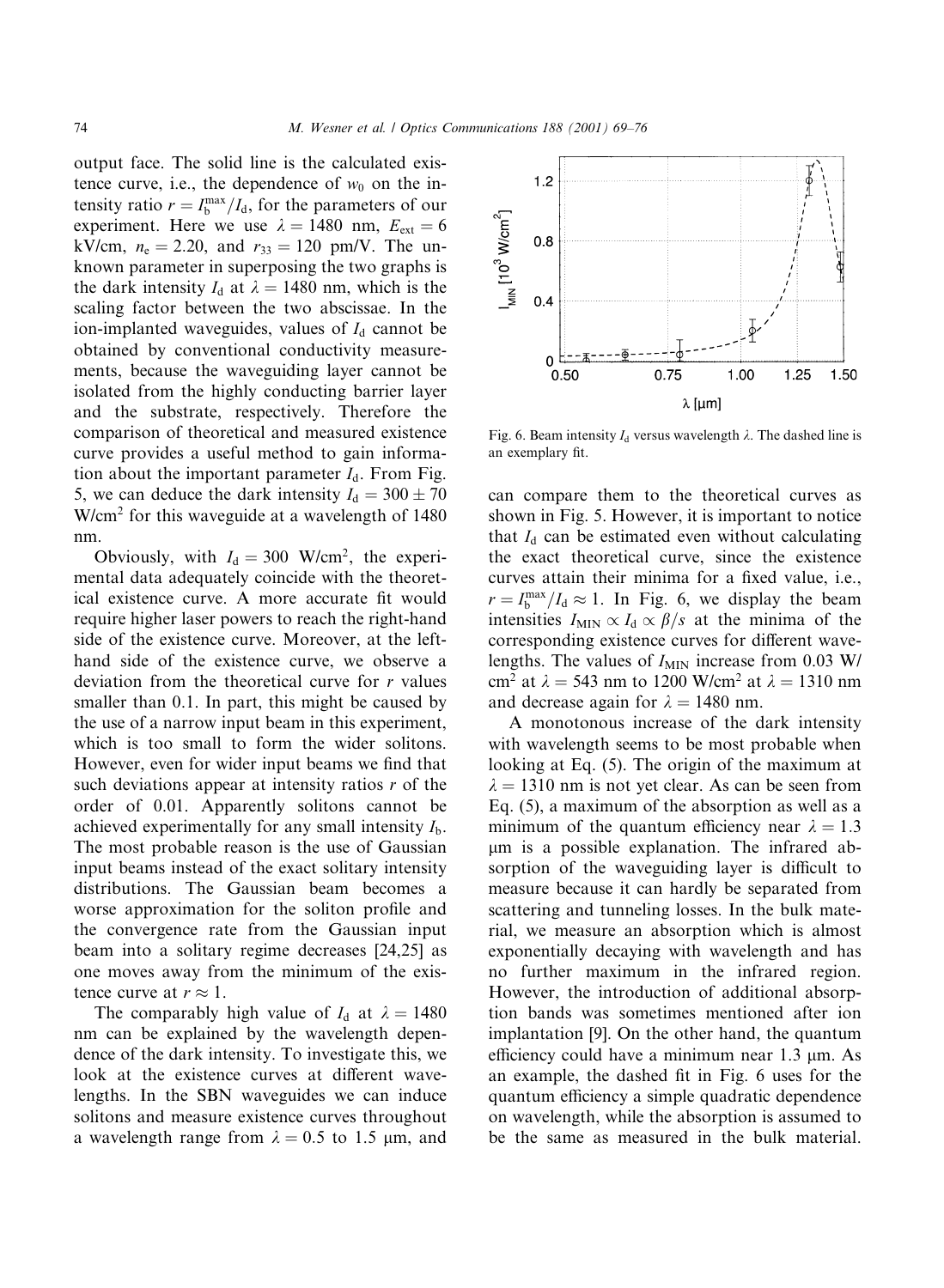Additionally, incoherent background illumination is often used to enhance the dark intensity [21]. As Fig. 6 demonstrates, only a strong background illumination, comparable to  $I_{\text{MIN}} \approx I_d$ , can influence the soliton formation at  $\lambda = 1310$  nm in our SBN waveguides. Indeed at  $\lambda = 1310$  nm a much higher background intensity is needed to influence the solitary intensity distribution than at  $\lambda = 1480$ nm.

Finally, the soliton formation times for infrared light are important to be mentioned. The soliton formation time is about 1 s until a steady state is reached, and is thus approximately the same as for visible light [19]. This observation coincides with assumptions based on numerical simulations  $[26, 27]$ .

## 5. Conclusions

Photorefractive soliton formation should, in principle, be possible for any small refractive index change. A decrease of the refractive index change simply causes a broadening of the soliton. Such a dependence is well known for guided modes and is just what is demonstrated by the form of the existence curves. We thus demonstrate that photorefractive soliton formation is possible even at telecommunication wavelengths around  $1.5 \mu m$ . Here, SBN61 is shown to be well suited because of a large electrooptic coefficient  $r_{33}$  that is still about 200 pm/V in this wavelength region.

The range of beam intensities to induce photorefractive solitons is experimentally limited. In the SBN waveguides, the telecommunication wavelengths are characterized by large values of the socalled 'dark intensity'  $I_d$ . Compared to the visible wavelengths region, the beam intensities have to be some orders of magnitude larger to reach the favorable region of intensity ratios  $r \approx 1$ , i.e., around the minimum of the corresponding existence curve.

The soliton existence curves provide the possibility to measure the wavelength dependence of the dark intensity  $I_d$ . In the infrared wavelength region we observe large values of the dark intensity of the order of  $10^3$  W/cm<sup>2</sup>.

While for other photorefractive phenomena, e.g., two-beam coupling, the time constants significantly increase with wavelength, this is not the case for photorefractive solitons. We observe in the infrared soliton formation times of about 1 s until a steady state is reached, which are almost the same as those for visible light.

## **References**

- [1] M. Segev, B. Crosignani, A. Yariv, B. Fischer, Phys. Rev. Lett. 68 (1992) 923.
- [2] G. Duree, J.L. Schultz, G. Salamo, M. Segev, A. Yariv, B. Crosignani, P. DiPorto, E. Sharp, R.R. Neurgaonkar, Phys. Rev. Lett. 71 (1993) 533.
- [3] S. Lan, M. Shih, M. Segev, Opt. Lett. 22 (1997) 1467.
- [4] M.D.I. Castillo, P.A.M. Aguilar, J.J. Sanchez-Mondragon, S. Stepanov, V. Vysloukh, Appl. Phys. Lett. 64 (1994) 408.
- [5] S. Lan, E. DelRe, Z. Chen, M. Shih, M. Segev, Opt. Lett. 24 (1999) 475.
- [6] D. Kip, M. Wesner, C. Herden, V. Shandarov, Appl. Phys. B 68 (1999) 971.
- [7] M. Chauvet, S.A. Hawkins, G.J. Salamo, M. Segev, D.B. Bliss, G. Bryant, Appl. Phys. Lett. 70 (1997) 2499.
- [8] M. Morin, G. Duree, G. Salamo, M. Segev, Opt. Lett. 20  $(1995)$  2066.
- [9] S. Brülisauer, D. Fluck, P. Günter, L. Beckers, C. Buchal, J. Opt. Soc. Am. B 13 (1996) 2544.
- [10] A.W. Snyder, D.J. Mitchell, L. Poladian, F. Ladouceur, Opt. Lett. 16 (1991) 21.
- [11] K. Buse, U. van Stevendaal, R. Pankrath, E. Krätzig, J. Opt. Soc. Am. B 13 (1996) 1461.
- [12] M.I. Carvalho, S.R. Singh, D.N. Christodoulides, Opt. Commun. 120 (1995) 311.
- [13] D.N. Christodoulides, M.I. Carvalho, J. Opt. Soc. Am. B 12 (1995) 1628.
- [14] G. Montemezzani, P. Günter, Opt. Lett. 22 (1997) 451.
- [15] M. Segev, G.C. Valley, B. Crosignani, P. DiPorto, A. Yariv, Phys. Rev. Lett. 73 (1994) 3211.
- [16] M. Segev, M. Shih, G. Valley, J. Opt. Soc. Am. B 13 (1996) 706
- [17] K. Kos, H. Meng, G. Salamo, Phys. Rev. E 53 (1996) R4330.
- [18] D. Kip, B. Kemper, I. Nee, R. Pankrath, P. Moretti, Appl. Phys. B 65 (1997) 511.
- [19] D. Kip, M. Wesner, V.M. Shandarov, P. Moretti, Opt. Lett. 23 (1998) 921.
- [20] A.A. Zozulya, D.Z. Anderson, Phys. Rev. A 57 (1998) 552.
- [21] M.F. Shih, P. Leach, M. Segev, M.H. Garrett, G. Salamo, G.C. Valley,, Opt. Lett. 21 (1996) 324.
- [22] A.V. Mamaev, M. Saffman, D.Z. Anderson, A.A. Zozulya, Phys. Rev. A 54 (1996) 870.
- [23] K. Onuki, N. Uchida, T. Saku, J. Opt. Soc. Am. 62 (1972) 1030